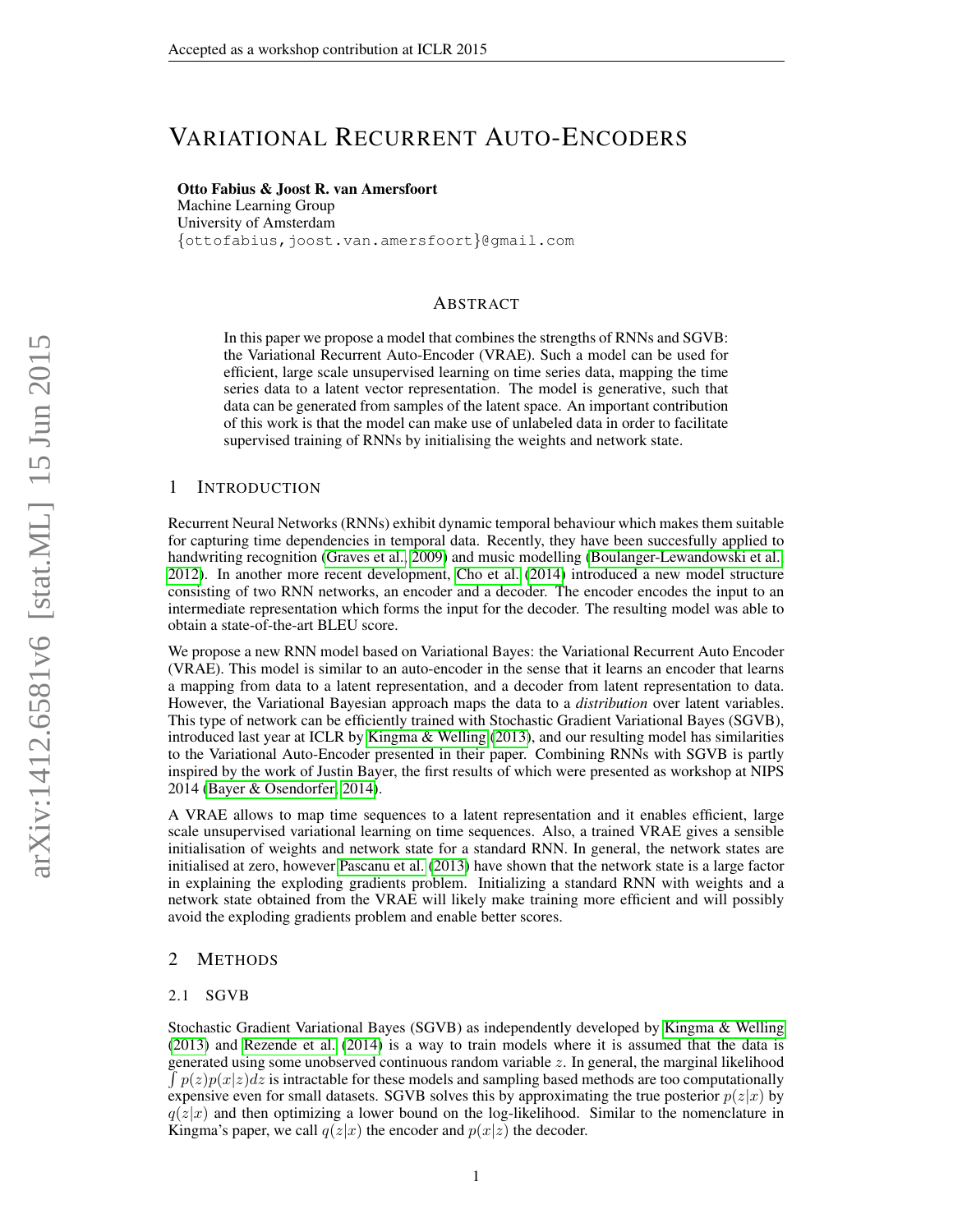The log-likelihood of a datapoint i can be written as a sum of the lower bound and the KL divergence term between the true posterior  $p(z|x)$  and the approximation  $q(z|x)$ , with  $\theta$  the parameters of the model:

$$
\log p(\mathbf{x}^{(i)}) = D_{KL}(q(\mathbf{z}|\mathbf{x}^{(i)})||p(\mathbf{z}|\mathbf{x}^{(i)})) + \mathcal{L}(\theta; \mathbf{x}^{(i)})
$$

Since the KL divergence is non-negative,  $\mathcal{L}(\theta; \mathbf{x}^{(i)})$  is a lower bound on the log-likelihood. This lower bound can be expressed as:

$$
\mathcal{L}(\theta; \mathbf{x}^{(i)}) = -D_{KL}(q(\mathbf{z}|\mathbf{x}^{(i)})||p(\mathbf{z})) + \mathbb{E}_{q(\mathbf{z}|\mathbf{x}^{(i)})}[\log p_{\theta}(\mathbf{x}^{(i)}|\mathbf{z})]
$$

If we want to optimize this lower bound with gradient ascent, we need gradients with respect to all the parameters. Obtaining the gradients of the encoder is relatively straightforward, but obtaining the gradients of the decoder is not. In order to solve this [Kingma & Welling](#page-4-3) [\(2013\)](#page-4-3) introduced the "reparametrization trick" in which they reparametrize the random variable  $z \sim q(z|x)$  as a deterministic variable  $z = g(\epsilon, x)$ . In our model the latent variables are univariate Gaussians, so the reparametrization is  $z = \mu + \sigma \epsilon$  with  $\epsilon \sim \mathcal{N}(0, 1)$ .

Modelling the latent variables in this way allows the KL divergence to be integrated analytically, resulting in the following estimator:

$$
\mathcal{L}(\theta; \mathbf{x}^{(i)}) \simeq \sum_{j=1}^{J} (1 + \log((\sigma^{(i)})^2) - (\mu_j^{(i)})^2 - (\sigma_j^{(i)})^2) + \frac{1}{L} \sum_{l=1}^{L} \log p(x^{(i)} | z^{(i,l)})
$$

For more details refer to [Kingma & Welling](#page-4-3) [\(2013\)](#page-4-3). They also present an elaborate derivation of this estimator in their appendix.

#### 2.2 MODEL

The encoder contains one set of recurrent connections such that the state  $h_{t+1}$  is calculated based on the previous state and on the data  $x_{t+1}$  of the corresponding time step. The distribution over Z is obtained from the last state of the RNN,  $h_{end}$ , such that:

$$
h_{t+1} = \tanh(W_{enc}^T h_t + W_{in}^T x_{t+1} + b_{enc})
$$

$$
\mu_z = W_{\mu}^T h_{end} + b_{\mu}
$$

$$
log(\sigma_z) = W_{\sigma}^T h_{end} + b_{\sigma}
$$

Where  $h_0$  is initialised as a zero vector.

Using the reparametrization trick,  $z$  is sampled from this encoding and the initial state of the decoding RNN is computed with one set of weights. Hereafter the state is once again updated as a traditional RNN:

$$
h_0 = \tanh(W_x^T z + b_z)
$$
  
\n
$$
h_{t+1} = \tanh(W_{dec}^T h_t + W_x^T x_t + b_{dec})
$$
  
\n
$$
x_t = \text{sigm}(W_{out}^T h_t + b_{out})
$$

#### 3 EXPERIMENTS

#### 3.1 DATA AND PREPROCESSING

For our experiments we used 8 MIDI files (binary data with one dimension for each pitch) of well-known 80s and 90s video game songs<sup>[1](#page-1-0)</sup> sampled at 20Hz. Upon inspection, only 49 of the 88 dimensions contained a significant amount of notes, so the other dimensions were removed. The songs are divided into short parts, where each part becomes one data point. In order to have an equal number of data points from each with song, only the first 520 data points from each song were used.

<span id="page-1-0"></span><sup>&</sup>lt;sup>1</sup> Tetris, Spongebob Theme Song, Super Mario, Mario Underworld, Mario Underwater, Mariokart 64 Choco Mountain, Pokemon Center and Pokemon Surf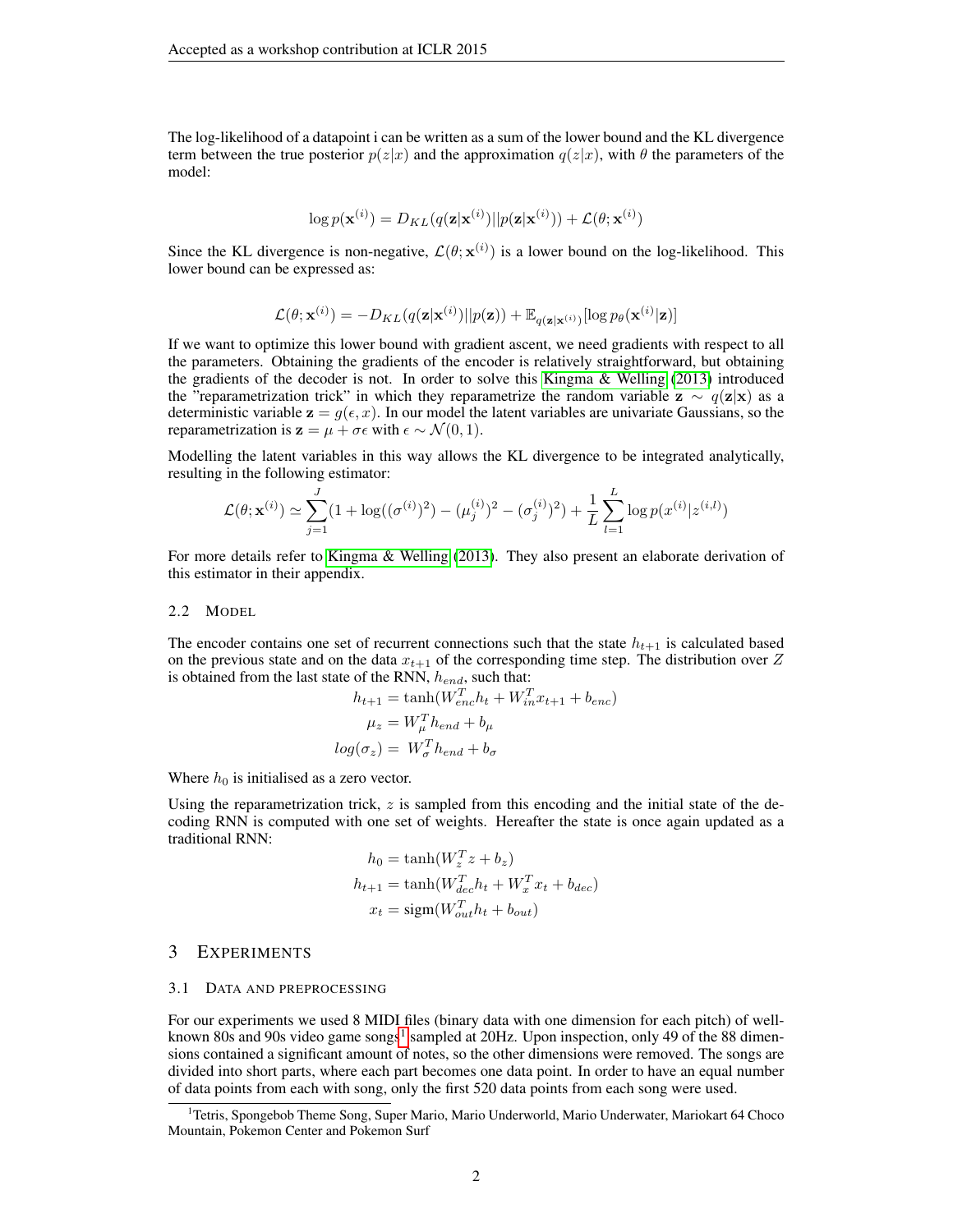#### 3.2 TRAINING A MODEL

The choice of optimizer proved vital to make the VRAE learn a useful representation, especially adaptive gradients and momentum are important. In our experiments we used Adam, which is an optimizer inspired by RMSprop with included momentum and a correction factor for the zero bias, created by [Kingma & Ba](#page-4-7) [\(2014\)](#page-4-7).

We trained a VRAE with a two-dimensional latent space and 500 hidden units on the dataset described in the last section. The songs were divided into non-overlapping sequences of 50 time steps each. Adam parameters used are  $\beta_1 = 0.05$  and  $\beta_2 = 0.001$ . Due to instability, the learning rate was decreased gradually during learning. The initial learning rate was to  $1 \cdot 10^{-3}$  and the final learning rate was 5 · 10−<sup>6</sup> . The resulting lower bound during training is shown in Figure [1.](#page-2-0)

<span id="page-2-0"></span>

Figure 1: On the left is the lower bound of the log-likelihood per datapoint per time step during training. The first 10 epochs were cut off for scale reasons. On the right is the organisation of all data points in latent space. Each datapoint is encoded, and visualized at the location of the resulting two-dimensional mean  $\mu$  of the encoding. "Mario Underworld" (green triangles), "Mario" (red triangles) and "Mariokart" (blue triangles) occupy the most distinct regions.

With a model that has only two-dimensional latent space, it is possible to show the position of each data point in latent space. The data points are only a few seconds long and can therefore not capture all the characteristics of the song. Nevertheless, Figure [1](#page-2-0) shows some clustering as certain songs occupy distinct regions in latent space.

A two-dimensional latent space, however, is suboptimal for modelling the underlying distribution of the data. Therefore we also trained a model with twenty latent variables. For this model, we used sequences of 40 time steps with overlap, such that the start of each data point is halfway through the previous data point. This way the model not only learns the individual data points but also the transitions between them, which enables generating music of arbitrary length. As in training the first model, Adam parameters used are  $\beta_1 = 0.05$  and  $\beta_2 = 0.001$ . The learning rate was  $2 \cdot 10^{-5}$  and was adjusted to  $1 \cdot 10^{-5}$  after  $1.6 \cdot 10^{4}$  epochs. The resulting lower bound is shown in Figure [2.](#page-3-0) Similar to [1,](#page-2-0) the organisation of the data in latent space using this model is shown in [2.](#page-3-0) In order to visualize the twenty-dimensional latent representations we used t-SNE [\(Van der Maaten & Hinton,](#page-4-8) [2008\)](#page-4-8).

#### 3.3 GENERATING DATA

Given a latent space vector, the decoding part of the trained models can be used for generating data. The first model described in this chapter was trained on non-overlapping sequences of 50 time steps. Therefore, it can not be expected that generating longer sequences will yield data from the same distribution as the training data. However, since we know for each data point its latent representation in two dimensions and we can inspect their positions (see Figure [1\)](#page-2-0) we use the model to interpolate between parts of different songs. The resulting music, which only lasts for a few seconds, clearly has elements of both parts. The model trained on overlapping data points was used to generate music of 1000 time steps (∼50 seconds) with various (20-dimensional) latent state vectors. It is possible to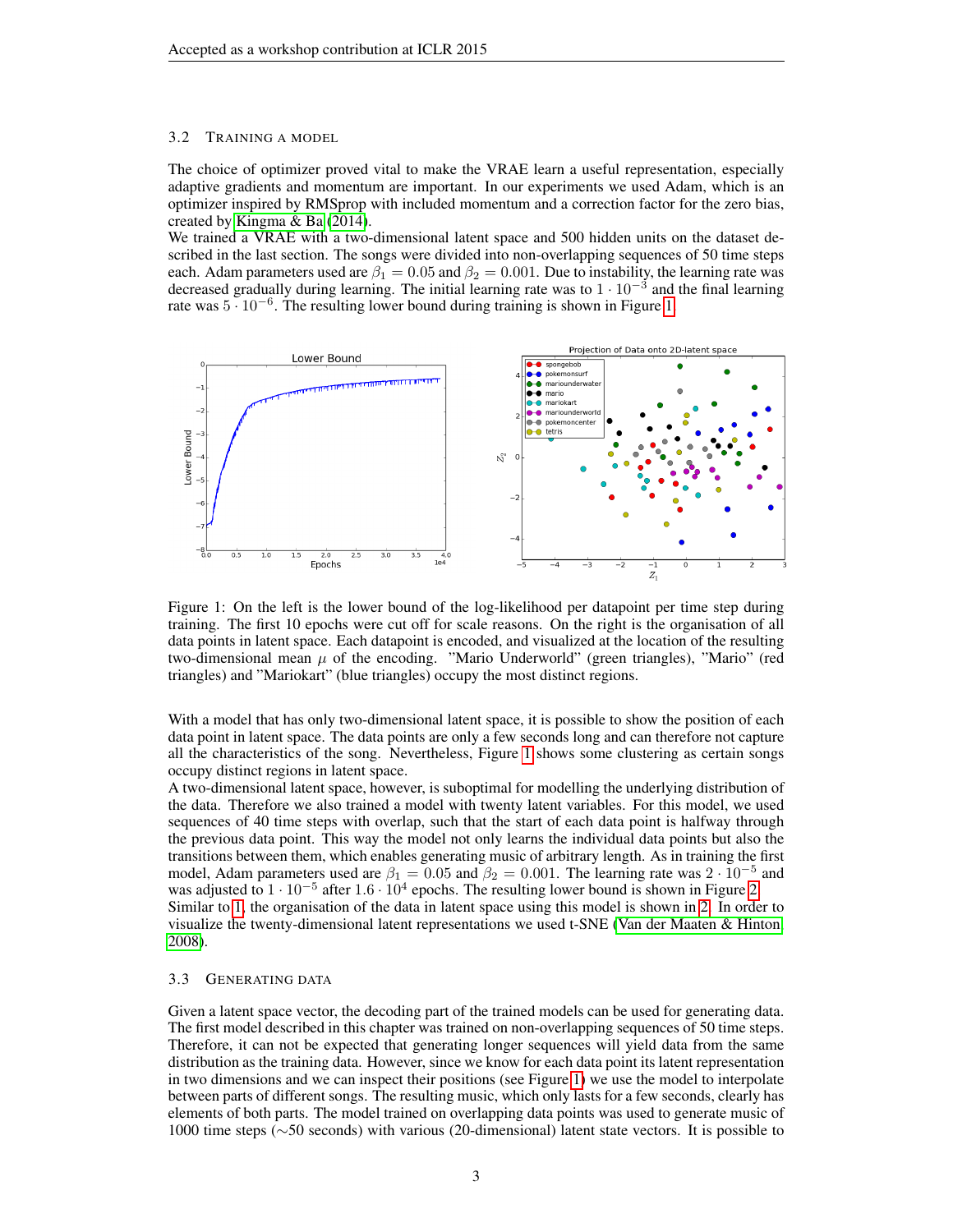<span id="page-3-0"></span>

Figure 2: On the left is the lower bound of the log-likelihood per datapoint per time step during training. The first 10 epochs were cut off for scale reasons. On the right is a visualization of the organisation of the encoded data in latent space. We calculated the 20-dimensional latent representation is calculated for each data point. The mean  $\mu$  of this representation is visualized in two dimensions using t-SNE. Each color represents the data points from one song. It can be seen that for each song, the parts of that song occupy only a part of the space and the parts of some songs (e.g. "mariounderworld", in purple), are clearly grouped together. Of course, how much the parts of one song can be grouped together depends on the homogeneity of the song relative to the similarity between the different songs, as well as on how much spatial information is lost during the dimensionality reduction of t-SNE.

obtain latent vectors by encoding a data point, or to sample randomly from latent space. Doing this creates what one might call a "medley" of the songs used for training. A generated sample from a randomly chosen point in latent space is available on YouTube<sup>[2](#page-3-1)</sup>.

## 4 DISCUSSION

We have shown that it is possible to train RNNs with SGVB for effective modeling of time sequences. An important difference with earlier, similar approaches is that our model maps time sequences to one latent vector, as opposed to latent state sequences.

A first possible improvement over the current model is dividing each song into as many data points as possible for training (i.e. one datapoint starting at each time step) instead of data points that only have 50% overlap. Another improvement is to reverse the order of the input, such that the the first time steps are more strongly related to the latent space than the last time steps. This will likely improve upon the length of the time dependency that can be captured, which was around 100 time steps with our current approach. Another way to train on longer time sequences is to incorporate the LSTM framework [\(Hochreiter & Schmidhuber, 1997\)](#page-4-9).

Direct applications of our approach include recognition, denoising and feature extraction. The model can be combined with other (supervised or unsupervised) models for sequential data, for example to improve on current music genre tagging methods, e.g. [Sigtia et al.](#page-4-10) [\(2014\)](#page-4-10). In addition, this method could complement current methods for supervised training of RNNs by providing initial hidden states.

<span id="page-3-1"></span><sup>2</sup>[http://youtu.be/cu1\\_uJ9qkHA](http://youtu.be/cu1_uJ9qkHA)